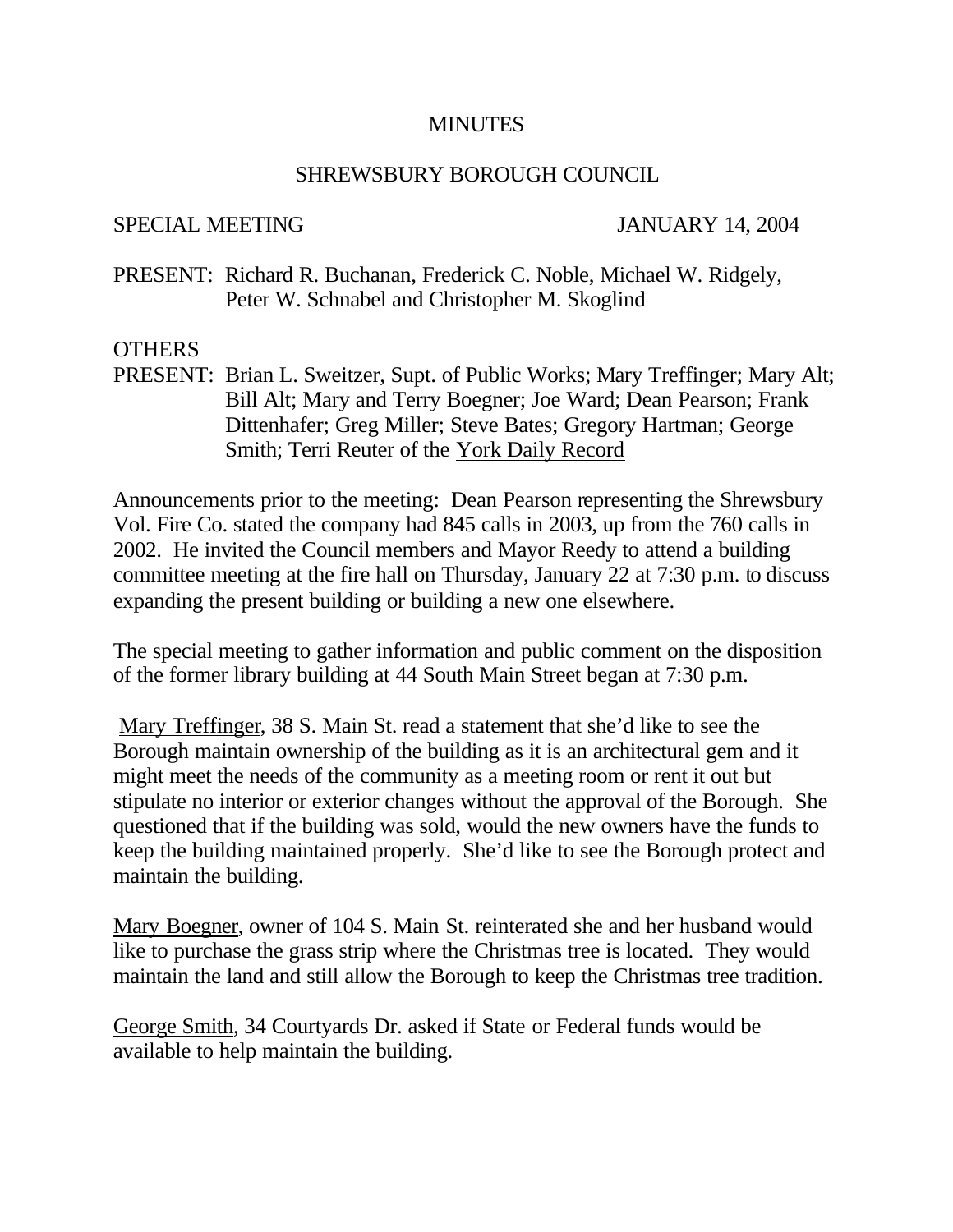Gregory Hartman, 204 W. Forrest Ave. stated he was a new resident and was interested in what's going on in the community.

Frank Dittenhafer, 41 N. Main St. and a member of the Southern Community Services Board of Directors stated he agrees the Borough should maintain ownership of this building which has a highly architectural character. It's in the middle of town; he understands the Borough's financial situation but he'd rather see the Borough rent out the building to have a revenue stream rather than have a one quick financial fix and lose control and ownership of the building. The Borough has been a good caretaker of the building and Council has done an excellent job in keeping the quality of life good for the residents and he'd hate to see this Council as being the Council that sold the former library building. Frank feels the best use of the building would be for Southern Community Services in that it's a perfect fit for the community. They allow other community groups to use the building and Penn-Mar does a great job in maintaining its properties.

Southern Community Services felt the parking spaces on the north side of W. Railroad Ave. would be sufficient.

The boiler in the build ing needs to be replaced and the insulation is not very good.

Joe Ward, owner of 25 S. Main St. stated he would like to see the building preserved as is for the community and if rented out, put a restriction on maintaining and preserving the building.

Mary Alt, Director of Southern Community Services, stated the primary goal is to keep the integrity of the building. Southern Community Services contributes to the health of the community and they direct people to services they need. They have the senior companion program, help low income families with utility bills, buy Christmas presents to those who would otherwise not be able to afford them, help people enroll in governmental programs, have a food bank at Penn-Mar north, budget counseling, Lutheran Social Services comes in once a week, Access York uses the building, Penn State has nutrition programs, Literacy Council, the Courtyards project; housing energy assistance, WICK, landlord-tenant workshops, budgeting workshops and more. Some people are unwilling or afraid to travel to York to get help. SCS has a part-time receptionist, an assistant and Mary; they see about six people a day. One day a month,  $30 - 40$  people come throughout the day – the first Tuesday) and then groups use the building in the evening, like Catholic Charities and counselors. SCS would need the entire space of the building.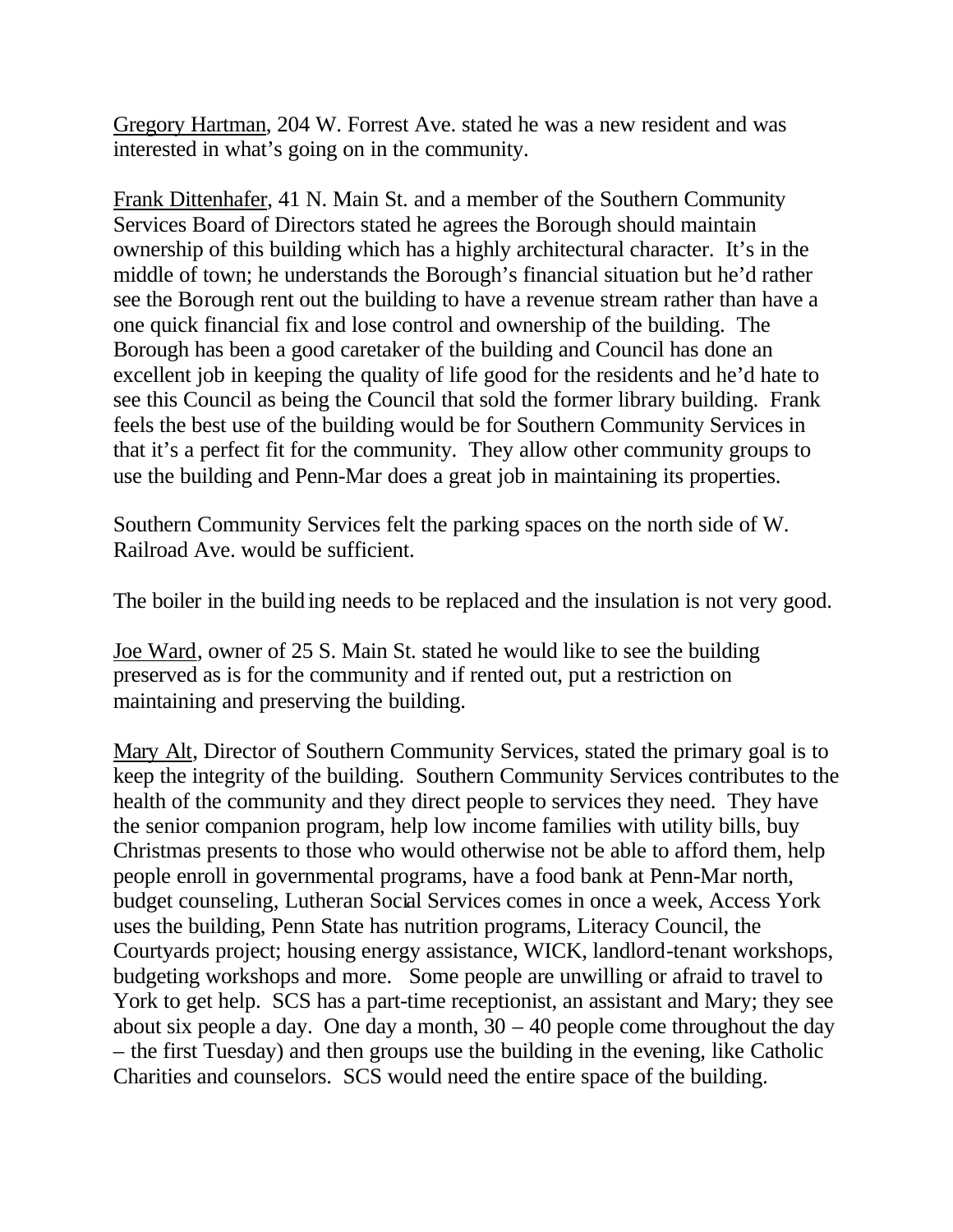F. Noble stated the Borough received letters from people stating they'd like to convert the building into a home like someone did with the former Methodist Church just down the street. If the building is sold, Fred didn't know if a caveat could be added to the deed that the architectural character must be kept. Fred stated the Borough had to raise taxes 50% and is looking to buy land and put up a maintenance building and he struggles with keeping the building and having the tax payers pay to maintain the building.

R. Buchanan stated several years ago, the Borough spent a lot of money to improve the building, the roof, stained glass, repointing, etc.

Steve Bates, Township resident and patron of the library stated he thinks the building was built in 1908 and he'd hate to see anything happen to the building.

Bill Alt stated the building is a real treasure and asset and he'd hate to see the residents lose what they have.

Greg Miller, Chief Operating Officer at Pen-Mar asked the Council to not be quick to make a decision and that he'd like to have Pen-Mar sit down with the Lands Committee to discuss maintenance and rental (or purchase price) rate. SCS is driven to move into Shrewsbury Borough.

F. Noble stated that if the building is sold, the property would have to be put out for public bid and Council would have the right to reject any or all bids.

The appraised value of the property is about \$185,000.

C. Skoglind stated this was an excellent opportunity to hear what the public has to say and the Committee will assess the comments and come back to the Council at large.

M. Ridgely stated to keep the building, Council would have to:

- 1) make it expense neutral;
- 2) accumulate funds toward major expenses; and
- 3) see if any grant money is available toward keeping the building for a community use. Under a lease arrangement, Council would have control over any changes

Greg Miller stated they have already spoken with Rep. Miller about what funds are there to keep the costs down.